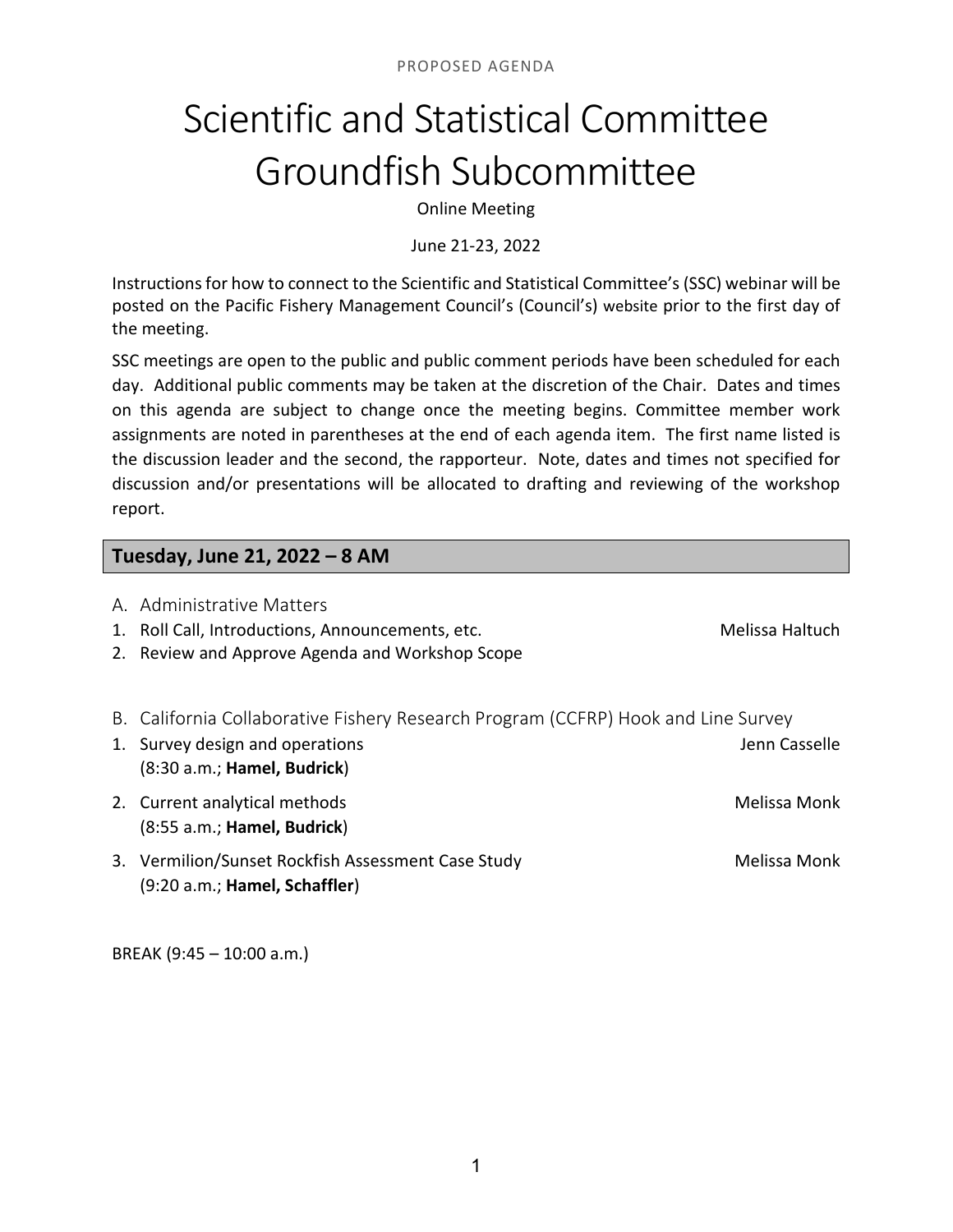# **Tuesday, June 21, 2022 – continued**

|                             | 4. CCFRP specific discussion<br>(10:00 a.m.; Hamel, Schaffler)                                                                       |                            |  |  |
|-----------------------------|--------------------------------------------------------------------------------------------------------------------------------------|----------------------------|--|--|
|                             | C. Northwest Fisheries Science Center (NWFSC) Hook and Line Survey<br>1. Survey design and operations<br>(10:45 a.m.; Haltuch, Tsou) | Jim Benante and John Harms |  |  |
|                             | 2. Current analytical methods<br>(11:10 a.m.; Haltuch, Tsou)                                                                         | John Wallace               |  |  |
|                             | 3. Cowcod Rockfish Assessment Case Study<br>(11:35 a.m.; Haltuch, Tsou)                                                              | John Wallace               |  |  |
| LUNCH $(12:00 - 1:00 p.m.)$ |                                                                                                                                      |                            |  |  |
|                             | C. NWFSC Hook and Line Survey, Continued<br>4. Vermilion/Sunset Rockfish Assessment Case Study<br>(1:00 p.m.; Haltuch, Marshall)     | Tanya Rogers               |  |  |
|                             | 5. Gear saturation and interspecies interactions<br>(1:25 p.m.; Haltuch, Marshall)                                                   | Peter Kuriyama             |  |  |
|                             | 6. Survival analysis<br>(1:50 p.m.; Haltuch, Marshall)                                                                               | Danni Shi and Owen Hamel   |  |  |
|                             | 7. NWFSC H&L specific discussion<br>(2:15 p.m.; Haltuch, Punt)                                                                       |                            |  |  |
| BREAK $(3:00 - 3:15 p.m.)$  |                                                                                                                                      |                            |  |  |

8*.* Discussion of common H&L survey issues (3:15 p.m.; **Hamel, Punt**)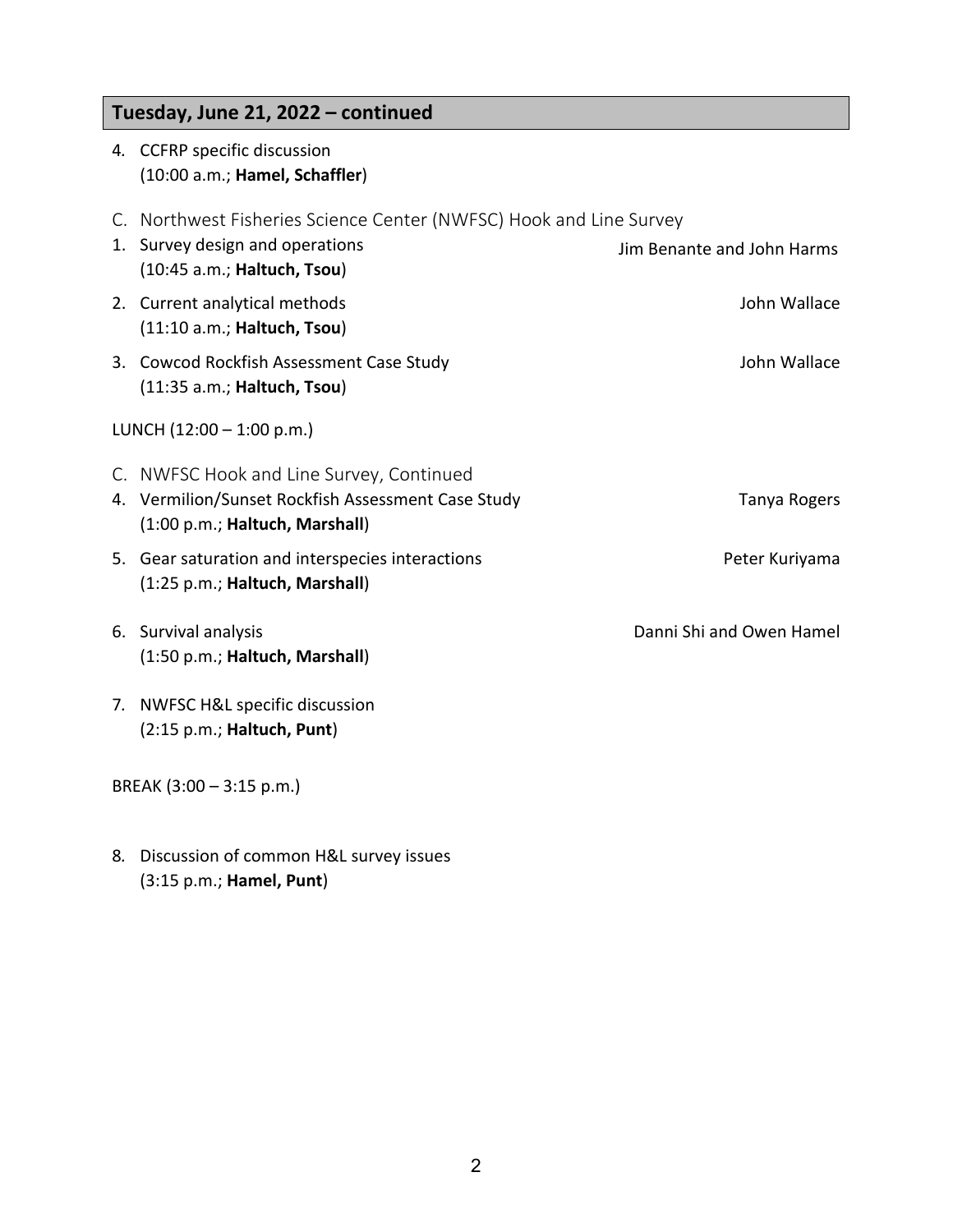#### PUBLIC COMMENT PERIOD 4:15 p.m. (or immediately following Agenda Item C.8) Public comments are accepted at this time.

9*.* Identify clarifying requests, continuing discussion items, and wrap-up (4:30 p.m.; **Haltuch, Schaffler**)

# **Wednesday, June 22, 2022 — 8 AM**

|                           | D. Methodology Review Introduction<br>1. Roll Call, Introductions, Announcements, etc.<br>2. Review Agenda and Review Scope | Owen Hamel                       |  |  |
|---------------------------|-----------------------------------------------------------------------------------------------------------------------------|----------------------------------|--|--|
|                           | E. Species Distribution Model in Template Model Builder (sdmTMB) Methodology<br>Review                                      |                                  |  |  |
|                           | 1. sdmTMB Overview<br>(8:15 a.m.; Hamel, Schaffler)                                                                         | Eric Ward                        |  |  |
|                           | 2. Comparison of the sdmTMB and the<br>Vector Autoregressive Spatial Temporal Models<br>(9:00 a.m.; Hamel, Schaffler)       | Kelli Johnson and Chantel Wetzel |  |  |
| BREAK (9:45 - 10:00 a.m.) |                                                                                                                             |                                  |  |  |
|                           | 3. Discussion<br>(10:00 a.m.; Hamel, Budrick)                                                                               | Owen Hamel                       |  |  |
| LUNCH (12:00 - 1:00 p.m.) |                                                                                                                             |                                  |  |  |
|                           | C. Hook and Line Surveys, Continued<br>10. Review Clarifying Requests<br>(1:00 p.m.; Haltuch, Budrick)                      | Melissa Haltuch                  |  |  |
|                           | 11. Discussion Topics from Day 1<br>(2:00 p.m.; Haltuch, Tsou)                                                              | Melissa Haltuch                  |  |  |
|                           | A. Administrative Matters, Continued<br>3. Review Clarifying Requests<br>(3:00 p.m.)                                        |                                  |  |  |